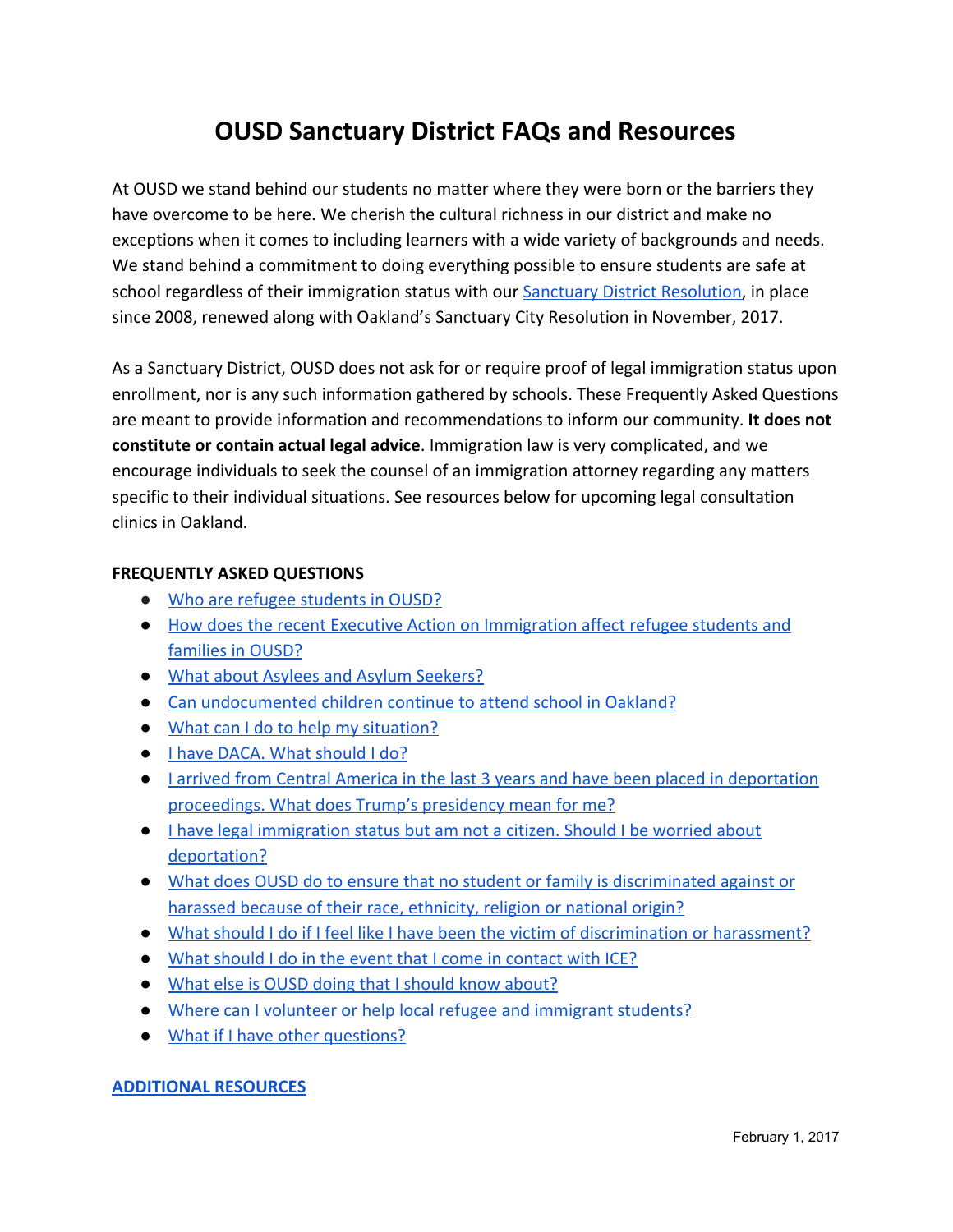# **FREQUENTLY ASKED QUESTIONS**

#### <span id="page-1-0"></span>**Who are refugee students in OUSD?**

Oakland has welcomed refugees arriving through the resettlement program since the 1970s. In a typical year, around 500 new refugees of all ages arrive in Oakland (with around 100 school aged children) and are assisted by one of the local Refugee Resettlement Agencies. Rising housing costs have reduced the number of new arrivals to Oakland in recent years, however last school year we still welcomed 67 new students that came through the resettlement program, escaping violence and persecution in Afghanistan, Burma, Eritrea, Sri Lanka, Syria, Pakistan, Iraq and other countries. See [OUSD Refugee Program Factsheet](https://docs.google.com/document/d/1yJa5tyMTLLjJe_BqtnZBdwabVFPYS7-zMJew3Dmy168/edit?usp=sharing) for more information.

<span id="page-1-1"></span>**How does the recent Executive Action on Immigration (***Protecting the Nation From Foreign Terrorist Entry Into the United States)* **affect refugee students and families in OUSD?** The Executive Action temporarily halted the US Refugee Admissions Program, suspended resettlement for Syrian refugees indefinitely, and reduced the number of refugees to be resettled this year by over 50%.

The Action bans entry to non-citizens that are outside of the US and come from certain countries- it does not directly affect the immigration status of refugee students and families already in the US. However there are hundreds of OUSD students and families who were born in countries that were listed on last Friday's executive action (Iran, Iraq, Syria, Yemen, Sudan, Libya and Somalia) who are are understandably distressed by the fact that some friends and relatives remaining overseas in those countries will not be able to join them here in the US in the near future.

Of the 7 countries listed in the Action, the largest population in OUSD are from Yemen - around 500 current students were born in Yemen though very few arrived through the refugee resettlement program. There are only 7 families in OUSD that arrived from Syria through the refugee program due to the high cost of living here.

Refugees and Asylees are encouraged to adjust to Legal Permanent Resident Status (often called a Green Card) one year after entering the US. There is still confusion around what the Executive Action means for those with LPR trying to re-enter the country but as of Sunday (1/29/17), the White House Chief of Staff said the Executive Action wouldn't prevent those with LPR from re-entering the US, but they would receive extra vetting at airports. There is widespread concern particularly from Muslim families in OUSD that the ban will extend to additional countries such as Afghanistan, which is the country of origin for many recently arrived refugees in Oakland.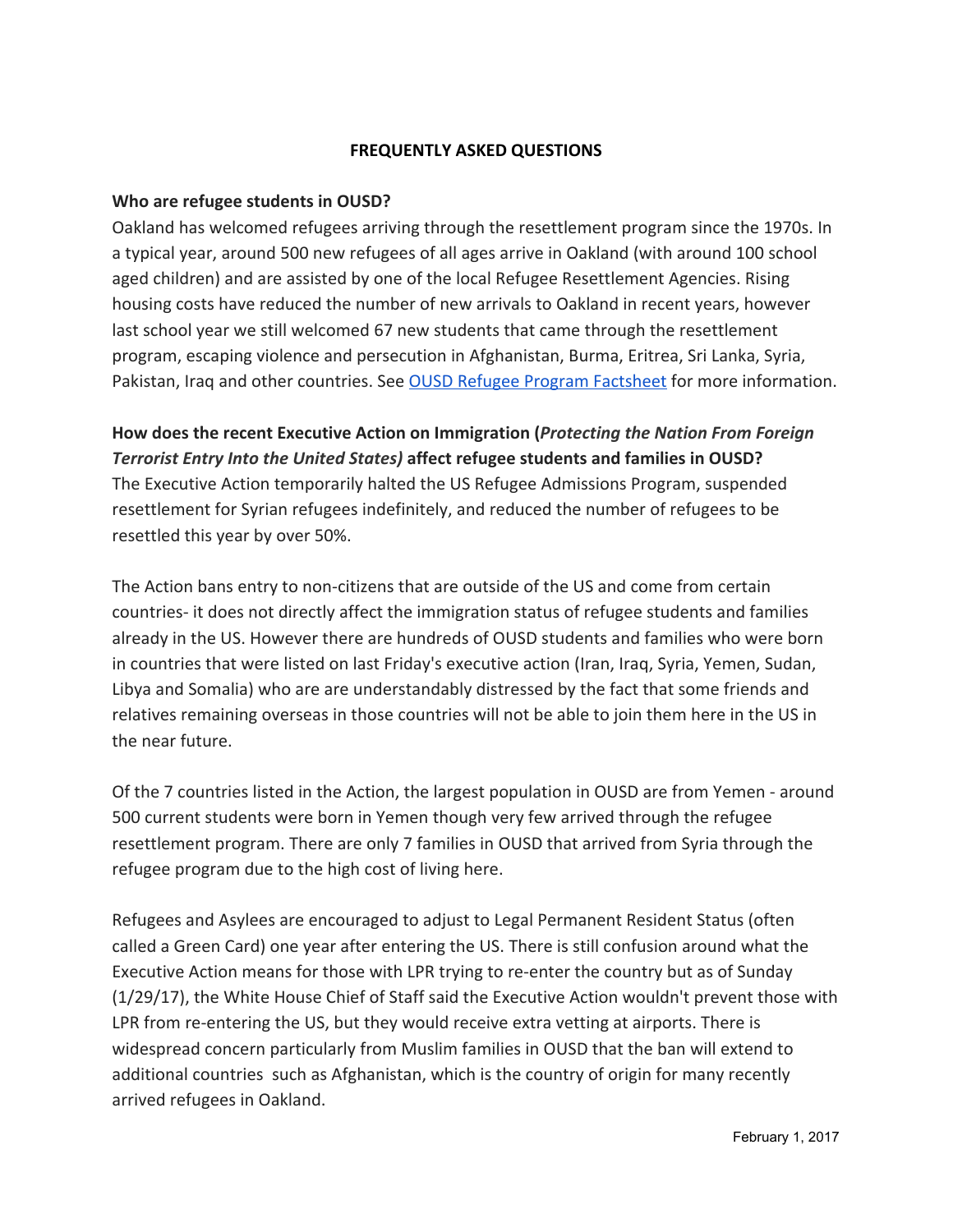# <span id="page-2-0"></span>**What about Asylees and Asylum Seekers?**

The Executive Action from last Friday does not directly affect our largest group of newcomer students- those fleeing violence and persecution who continue to arrive in large numbers from Guatemala, El Salvador and Honduras. Most of the newcomers from Central America are in immigration proceedings already, so the recent Executive Action does not relate to them. More than 225 OUSD students from those countries have been granted Asylum over the past three years, which gives them a path to permanent residency and citizenship.

# <span id="page-2-1"></span>**Can undocumented children continue to attend school in Oakland?**

Yes. Every child has a right to a public school education, without regard to his/her immigration status, and OUSD will continue to serve all of our students and families, as we always have. Additionally, Oakland is a Sanctuary City, and OUSD thus does not require proof of legal immigration status to enroll or attend school.

# <span id="page-2-2"></span>**What can I do to help my situation?**

As of now, the highest priority for deportation includes those with a criminal record and previous immigration offenses (like outstanding orders of deportation). To mitigate potential immigration consequences, students and families should do their best to: remain calm; follow the law; and continue to make their court appearances and Intensive Supervision Appearance Program or ISAP appointments, should they have any.

#### <span id="page-2-3"></span>**I have DACA. What should I do?**

Deferred Action for Childhood Arrivals (DACA) is based on an executive order put in place by President Obama. President Trump can rescind this order at any time, and during his campaign pledged to do so. If you are a recipient of DACA, consider reaching out to an immigration attorney to determine your best course of action moving forward. If you are eligible for DACA and are considering enrolling in the program for the first time, you should not do so without speaking with an immigration attorney. For your own protection, please do not seek the advice of notarios or others who are not licensed or experienced immigration attorneys.

# <span id="page-2-4"></span>**I arrived from Central America in the last 3 years and have been placed in deportation proceedings. What does Trump's presidency mean for me?**

Students and families who are already in proceedings will continue to fight their deportations in immigration court, regardless of the new administration. Although a person can defend his/her deportation himself/herself, it is best to seek the representation of an attorney, as winning in immigration court can be difficult. The San Francisco Immigration Court has an Attorney of the Day program, where private and non-profit attorneys donate their time to represent those in court without legal counsel. There are also legal resources within Oakland for free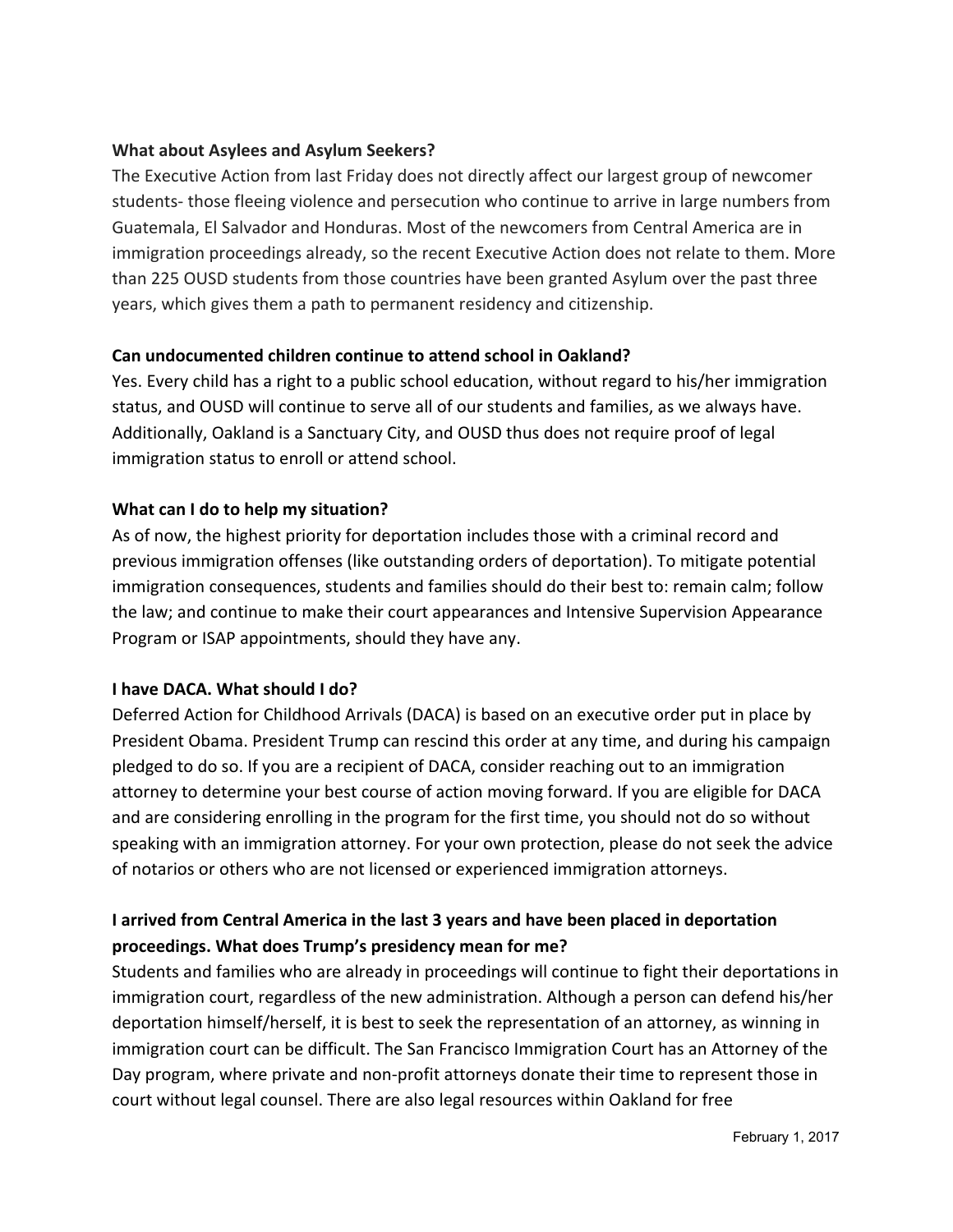representation. If you are in proceedings and do not yet have an attorney, please contact [Nate](mailto:nathaniel.dunstan@ousd.org) [Dunstan](mailto:nathaniel.dunstan@ousd.org) at nathaniel.dunstan@ousd.org for information on an upcoming legal consultation.

# <span id="page-3-0"></span>**I have legal immigration status but am not a citizen. Should I be worried about deportation?**

We encourage students and families to seek the counsel of an immigration attorney about the best way forward regarding their individual situations. Immigration law is very complicated and every person should seek the guidance of an attorney, should they have questions about personal immigration matters. Generally speaking, permanent residents, refugees, asylees, U visa recipients, and children with Special Immigrant Juvenile Status should not see their status change under Trump's presidency. As always, new criminal convictions may impact immigration status so it is critical that all laws be obeyed and that if you do have a criminal incident, you speak with an immigration attorney as soon as possible. If you want to travel abroad, it would be a good idea to speak to an immigration attorney about your plans before leaving the country, as foreign travel may impact your ability to return to the U.S.

# <span id="page-3-1"></span>**What does OUSD do to ensure that no student or family is discriminated against or harassed because of their race, ethnicity, religion or national origin?**

OUSD believes deeply in ensuring equality – it is one of our core values. We have policies in place that mandate no discrimination or harassment of our students, families or employees on the basis of race, ethnicity, religion, national origin and many other protected classes. Members of our school communities across the city are taking steps to promote dialogue and inclusion after recent events. This [article from the East Bay Times](http://www.eastbaytimes.com/2016/11/14/bay-area-schools-try-to-ease-kids-fears-spurred-by-donald-trumps-win/) highlights some of this work. Please reach out to your school's Restorative Justice facilitator, COST team, and/or site administration to engage around strengthening our inclusive school communities.

#### <span id="page-3-2"></span>**What should I do if I feel like I have been the victim of discrimination or harassment?**

Please report the behavior immediately to a supervisor, school leader or to the superintendent. Complaints and concerns can be filed using OUSD's *universal complaint process*. We take these complaints very seriously in order to assure that our schools continue to be safe spaces.

#### <span id="page-3-3"></span>**What should I do in the event that I come in contact with ICE?**

If you are undocumented, have a pending immigration case in court, or are being questioned about a person in such a situation, you should give your true and correct name but should not answer any other questions. You do not have to open the door for an immigration agent unless they slip an arrest warrant that has your name or is signed by a judge or magistrate under the door. If you are detained, you will be allowed to make a phone call so you should have a number to call memorized. For more information, you should attend an upcoming Know Your Rights training sponsored Centro Legal de la Raza.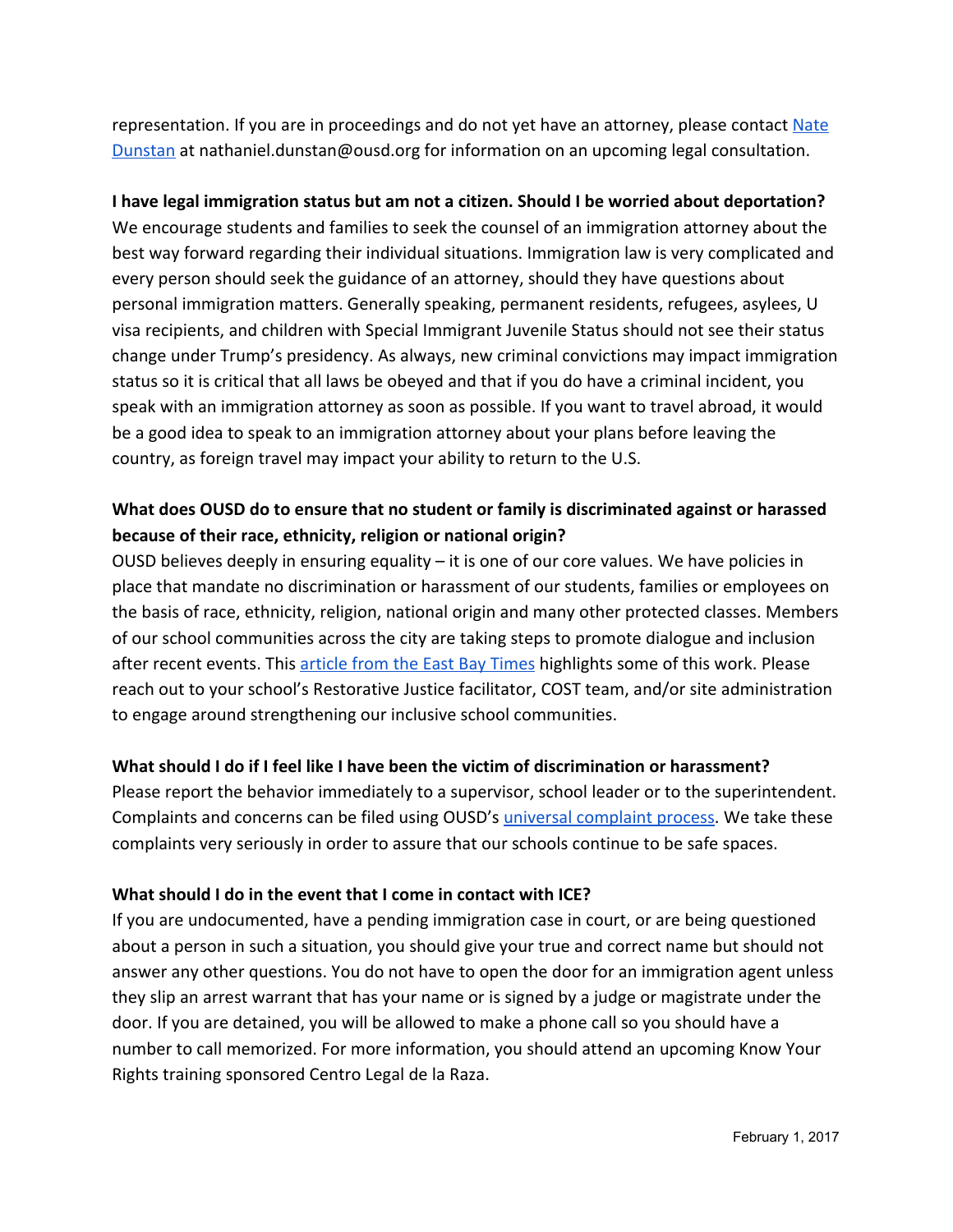# <span id="page-4-0"></span>**What else is OUSD doing that I should know about?**

A few days before the Executive Action on Immigration, the OUSD Refugee & Asylee program hired a short term consultant (a parent of a student at MLK elementary) to conduct a district-wide needs assessment of the Yemeni community in OUSD. One of the purposes of the needs-assessment is to provide schools with a list of resources specifically for Yemeni students. Please see the following *flyer* in Arabic regarding legal services at Jewish Family and Community Services in Berkeley which you can distribute to any Arabic speaking families that are interested.

# <span id="page-4-1"></span>**Where can I volunteer or help local refugee and immigrant students?**

There are lots of amazing organizations that work locally with immigrant and refugee youth and their families. Three that we work closely with are [Refugee Transitions](http://www.reftrans.org/) (which has a lot of volunteering opportunities available), [Soccer Without Borders](http://www.soccerwithoutborders.org/) and [Centro Legal de la Raza.](https://donatenow.networkforgood.org/centrolegaldelaraza) Making a donation to any of these organizations also helps them continue their important work.

# **What if I have other questions?**

OUSD is one of the few school districts in California with a full-time staff position dedicated to serving refugee students and families. Please feel free to reach out to [Nate Dunstan](mailto:nathaniel.dunstan@ousd.org) by email or phone: (510) 273-1661.

#### **ADDITIONAL RESOURCES**

#### **[Centro Legal de la Raza](http://centrolegal.org/get-help/)**

- Drop-in general immigration legal consultation clinic takes place the third Thursday of every month from 9:00 a.m. – 12:00 p.m at 3400 E 12th St, Oakland (Fruitvale Village).
- Call (510) 437-1554, email info@centrolegal.org, or stop by the main office.

#### **The Refugee Center**

- Information in Amharic, Arabic, Chinese, French, Karen, Kurdish, Nepali, Russian, Spanish, Turkish, and Vietnamese.
- Read: [How will President Trump's Executive Order affect refugees in America?](https://therefugeecenter.org/how-will-president-trumps-executive-order-affect-refugees/)

#### **National Immigration Law Center**

● [FAQs About DACA Now That Trump Is President-Elect](https://www.nilc.org/issues/daca/daca-after-trump-q-and-a/)

#### **Jewish Family and Community Services**

● Immigration Legal Services from in [Arabic](https://drive.google.com/open?id=0B5USEvQbsf1neHY0WVdkYjF1RktRVUVjUzNwODdUQVVEeGlZ) [Farsi/Dari](https://drive.google.com/open?id=0B5USEvQbsf1ndnhiamxxOHdFQ09oRU5mZjdJSHU3Y1lqNVIw) [English](https://drive.google.com/open?id=0B5USEvQbsf1nNFJuMWFFRUN6eTAtdHdXWnBLZHdkdk5NWHFV)